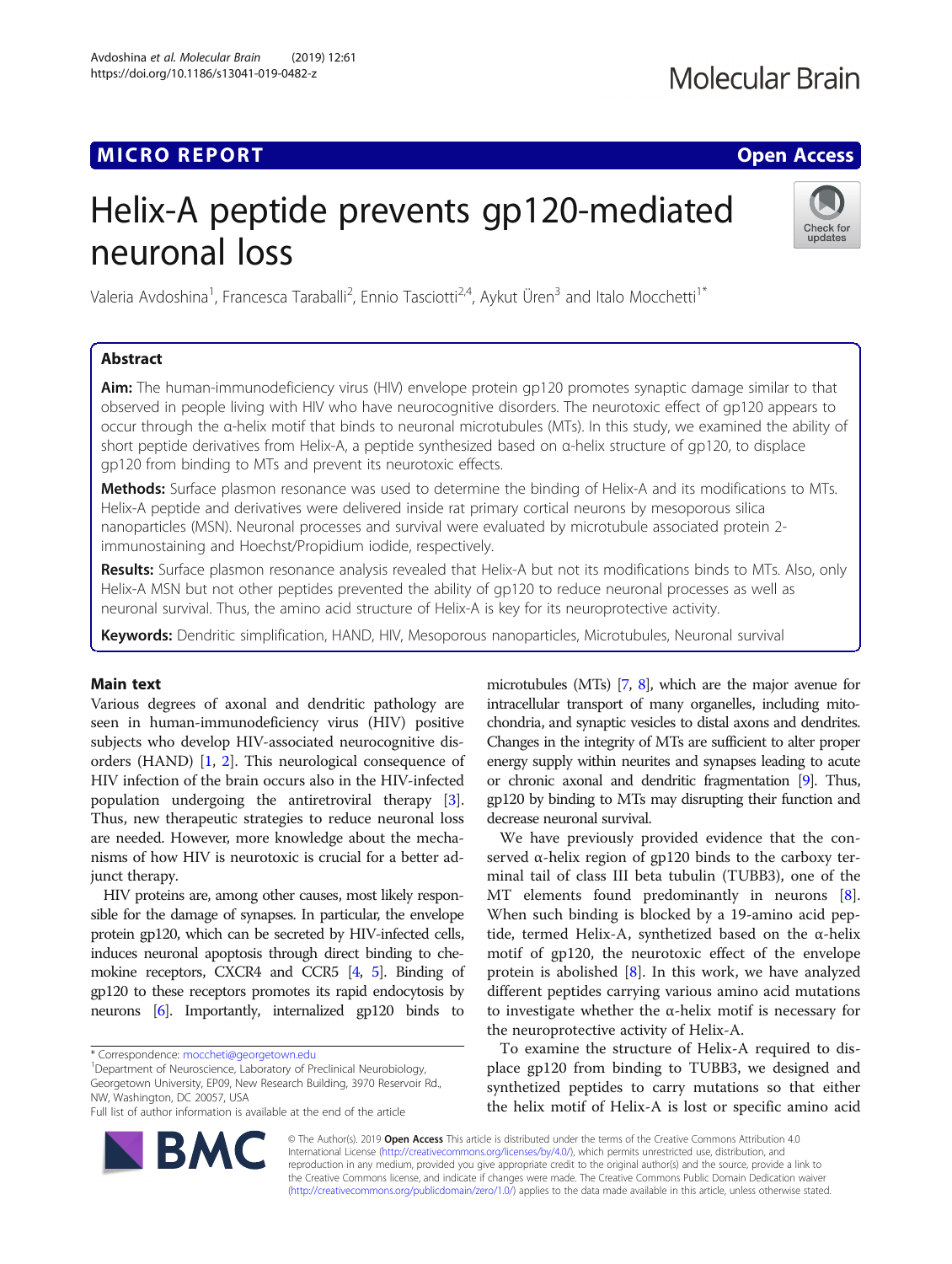<span id="page-1-0"></span>sequences are changed (Fig. 1a). These include peptides with a truncated C-terminal (NDMVEQMHED, modification #1) or N-terminal (IISLWDQSLK, modification #2) of Helix-A. These modifications produce peptides with shorter helical structure. In addition, we synthetized peptides in which glycine (modification #3) or proline (modification #4) were introduced into the original Helix-A peptide to completely distrupt the α-helix

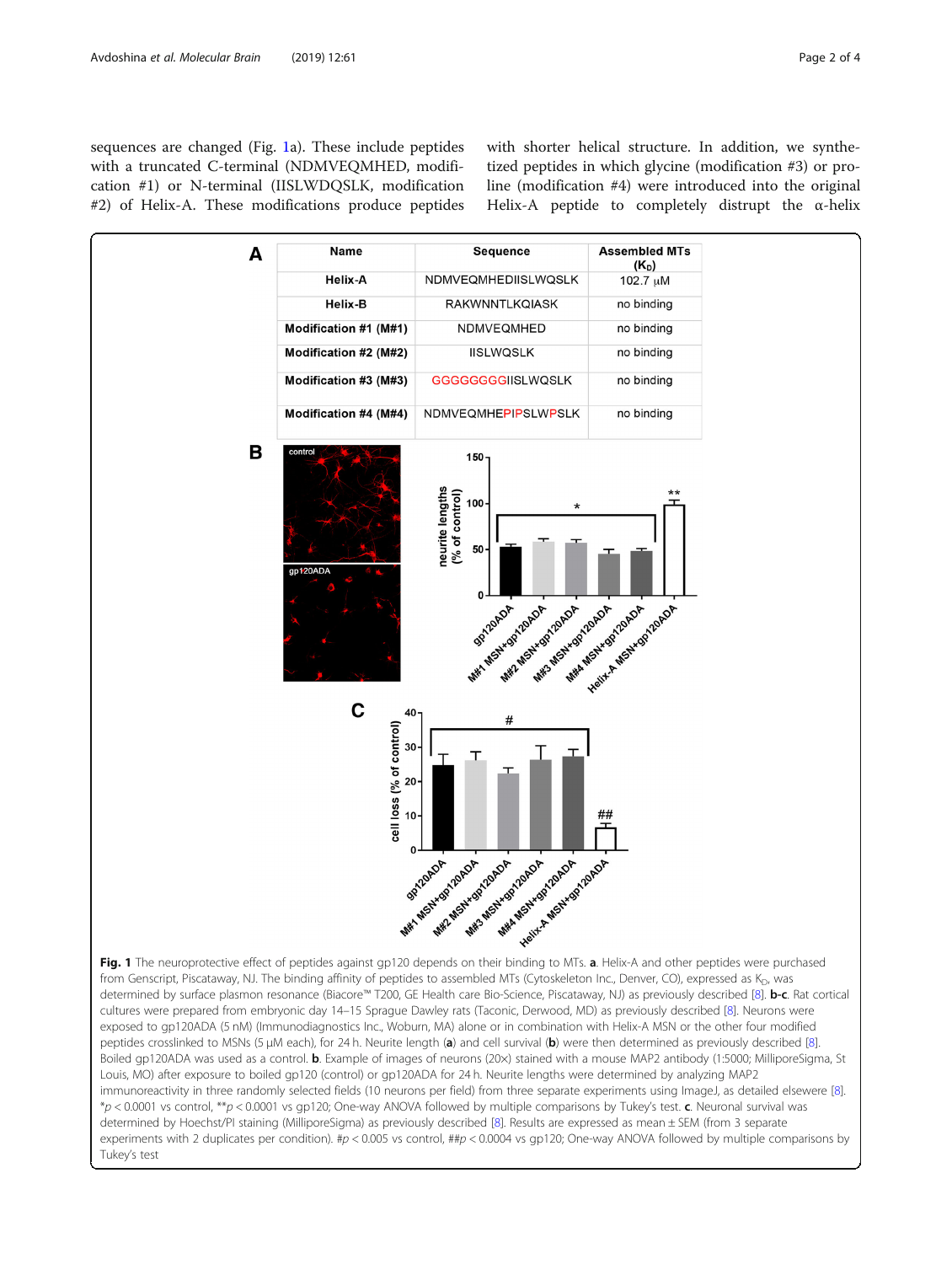conformation. We also synthetized Helix-B peptide, which has a α-helix structure but it does not displace gp120 from MTs [\[8\]](#page-3-0). Analysis of interaction of peptides to assembled MTs, using surface plasmon resonance, indicated that only the unmodified Helix-A peptide binds to assembled MTs (Fig. [1](#page-1-0)a). Binding of Helix-A peptide to TUBB3 was in the micromole range; however, this is consistent with a rapid dissociation of Helix-A from MTs due to its small mass ( $\sim$ 1696 Da). Nevertheless, our data support the suggestion that the amino-acid sequence as well as the α-helix structure of Helix-A peptide are essential for its binding to MTs.

We have previously shown that Helix-A peptide cannot cross cell membranes unless cross-linked to mesoporous silica nanoparticles (MSN) [\[10\]](#page-3-0). Once inside neurons, Helix-A MSN has neuroprotective effect against at least two strains of gp120: T-tropic (gp120IIIB) and M-tropic (gp120ADA) [\[8\]](#page-3-0). To examine whether Helix-A peptide modifications are neuroprotective, we cross-linked all modified peptides to MSN. We then used these peptides to test whether they prevent gp120ADA-mediated neurite pruning and cell loss in rat cortical cultures. MSN alone or peptides crosslinked to MSN alone did not affect either neurite lengths, determined by microtubule associated protein 2 (MAP2) staining, or neuronal survival measured by Hoechst/propidium iodide (PI) (data not shown), suggesting that these compounds have no side effects tha impair neuronal viability. However, Helix-A MSN but not all modified peptide-MSN prevented gp120-mediated neurite pruning (Fig. [1](#page-1-0)b), as well as neuronal loss (Fig. [1c](#page-1-0)). It is important to note that Helix-A not crosslinked to MSN or Helix-B MSN were ineffective in blocking gp120 neurotoxicity [[8\]](#page-3-0). These data support the hypothesis that the amino acid sequence of the Helix-A, which binds to MTs, is crucial for the neuroprotective activity against gp120.

MTs are composed of tubulin heterodimers comprised of repeats of α- and β-tubulin, which are conserved among all eukaryotic species [\[11](#page-3-0)]. TUBB3 contains multiple α-helix motifs. The secondary structure of gp120 also contains three α-helix motifs that can determine associations between different proteins [\[12](#page-3-0)]. We have previously shown that the αhelix of gp120 near the V3 loop could form a dimer with the α-helix of TUBB3 located in its carboxyl terminal tail [\[13\]](#page-3-0). Such binding may alter the stability and function of neuronal MTs. Thus, a binding of gp120 to TUBB3 may impair MTs function. Indeed, we have previously demonstrated that the Helix-A peptide, which displaces gp120 binding to TUBB3 by interrupting the helix-helix interaction of gp120 with TUBB3, is neuroprotective [\[8\]](#page-3-0). In this work, we further established that modifications of the amino acid sequence in Helix-A peptide that either disrupt its helical conformation or abolish the binding site as well as the neuroprotective activity against gp120. Nevertheless, we also observed that another α-helix motif (Helix-B) in gp120 secondary structure does not bind to MTs and it is not neuroprotective. Therefore, both the  $\alpha$ -helix structure, as well as the amino acid sequence within, are equally important for high affinity binding of gp120 to MTs. Lastly, the amino acid sequence of the α-helix structure is not homologous to that found in the V3 loop domain necessary for the binding of gp120 to the chemokine co-receptors [[14\]](#page-3-0). Thus, our results support the suggestion that activation of these receptors, although neces-sary to deliver gp120 inside neurons, [\[10](#page-3-0)], may not entirely explain the cellular mechanisms of gp120 neurotoxicity.

The ability of Helix-A to block gp120 neurotoxicity was tested in an in vitro experimental model of HAND. Future studies must test the effect of Helix-A in vivo to ascertain whether this peptide is a suitable approach for a new adjunct therapy against HIV, in addition to CXCR4 or CCR5 receptor antagonists.

#### Abbreviations

HAND: HIV-associated neurocognitive disorders; HIV: humanimmunodeficiency virus; MAP2: microtubule associated protein 2; MSN: mesoporous silica nanoparticles; MTs: microtubules; TUBB3: class III beta tubulin

#### Acknowledgements

Not applicable.

#### Authors' contributions

VA, FT, ET and IM conceived and designed the experiments. VA and IM wrote the manuscript. VA carried out the experiments. FT and ET prepared MSN. AY analyzed the Biacore data. All authors read and approved the final manuscript.

#### Funding

This work was supported by the National Institute of Health NS 104000. The Biacore Molecular Interaction Shared Resource at the Lombardi Comprehensive Cancer Center (Georgetown University) is supported by a grant P30CA51008 from the National Cancer Institute.

### Availability of data and materials

All data generated or analyzed during this study are included in this published article.

#### Ethics approval and consent to participate

Animal studies were done in strict accordance with the Laboratory Animal Welfare Act, with National Institutes of Health Guide for the Care and Use of Laboratory Animals following approved animal protocols from Georgetown University Animal Care and Use Committee or National Institute of Environmental Health Sciences.

#### Consent for publication

Not applicable.

#### Competing interests

The authors declare that they have no competing interests.

#### Author details

<sup>1</sup>Department of Neuroscience, Laboratory of Preclinical Neurobiology Georgetown University, EP09, New Research Building, 3970 Reservoir Rd., NW, Washington, DC 20057, USA. <sup>2</sup>Department of Regenerative Medicine Houston Methodist Research Institute, Houston, TX, USA. <sup>3</sup>Department of Oncology, Georgetown University Medical Center, Washington, DC, USA. 4 Orthopedics and Sports Medicine, Houston Methodist Hospital, Houston, TX, USA.